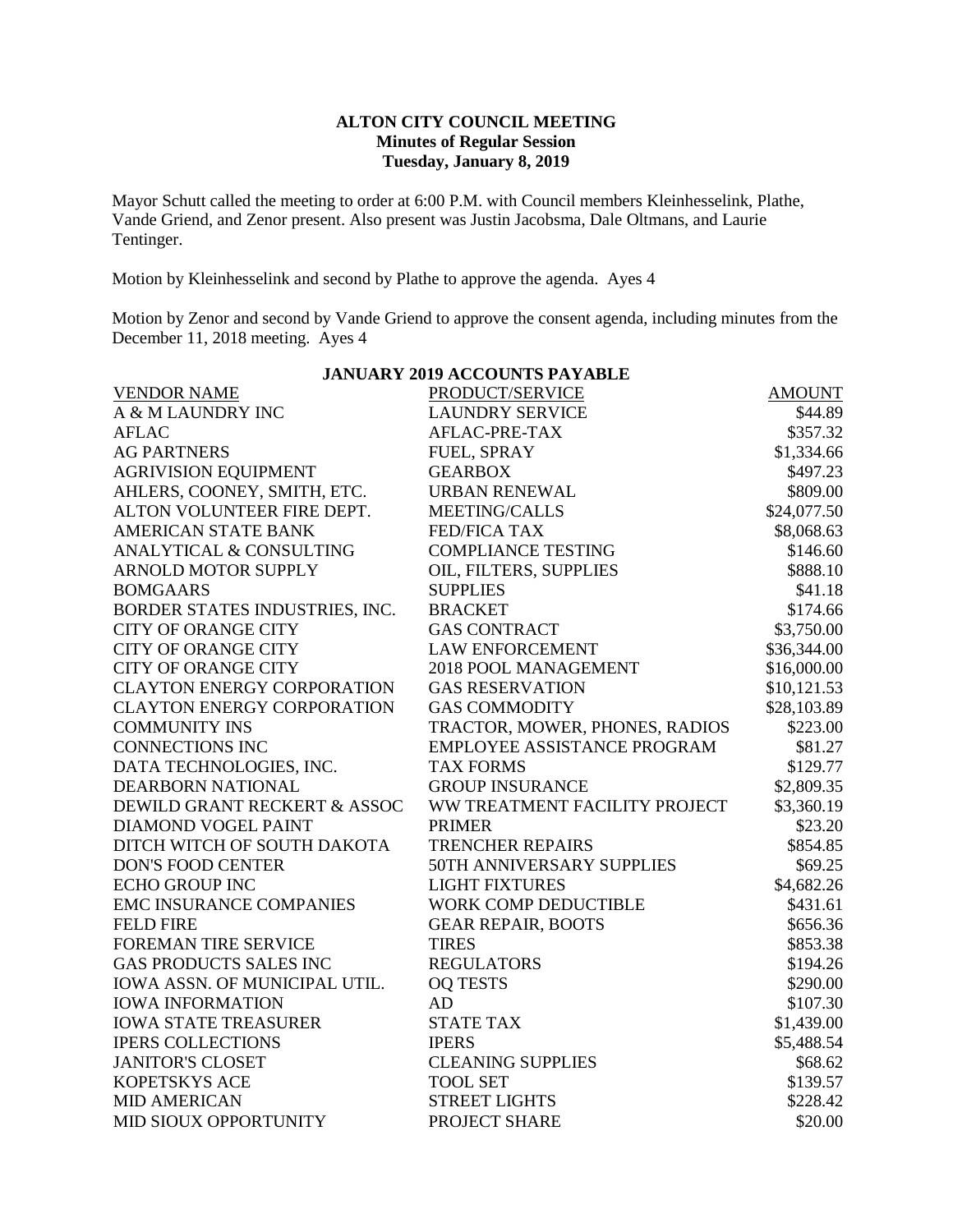| <b>MIKES WELDING &amp; REPAIR</b>    | PLOW MAINTENANCE, SUPPLIES    | \$757.65     |
|--------------------------------------|-------------------------------|--------------|
| MISSOURI RIVER ENERGY SERVICES       | <b>ELECTRIC</b>               | \$58,247.65  |
| MUNICIPAL UTIL-BILLS                 | <b>UTILITIES</b>              | \$2,733.24   |
| <b>NEAL CHASE LUMBER CO</b>          | TABLE, TRIPOD, SUPPLIES       | \$1,178.92   |
| <b>JACOB NESSA</b>                   | REIMBURSEMENT - OVERPAYMENT   | \$18.00      |
| NOTEBOOM ELECTRIC                    | <b>BALLAST, COVER</b>         | \$112.21     |
| ORANGE CITY MUN UTILITIES            | <b>BULK WATER</b>             | \$5,406.18   |
| ORANGE CITY HEALTH SYSTEM            | <b>MEDICAL SUPPLIES</b>       | \$303.75     |
| <b>ORANGE CITY SANITATION</b>        | <b>GARBAGE HAULING</b>        | \$6,642.30   |
| <b>PAYROLL</b>                       | PAYROLL CHECKS ON 12/28/2018  | \$27,628.05  |
| PLUIM PUBLISHING CO., INC.           | <b>SUBSCRIPTION</b>           | \$15.00      |
| <b>SIOUX COUNTY SHERIFF</b>          | SIOUX COUNTY COMM CENTER      | \$6,517.00   |
| <b>SIOUX COUNTY TREASURER</b>        | <b>TAX SALE PURCHASE</b>      | \$1,360.00   |
| <b>SIOUX GOLF &amp; COUNTRY CLUB</b> | <b>MEETING EXPENSE</b>        | \$435.95     |
| SIOUXLAND GLASS                      | <b>WINDSHIELD REPAIR</b>      | \$125.00     |
| <b>SIOUXLAND PRESS</b>               | <b>PUBLICATIONS</b>           | \$107.20     |
| T & L TOOLS                          | SNAP RING KIT, MIRROR         | \$128.33     |
| TOWN & COUNTRY IMPLEMENT             | OIL                           | \$95.20      |
| <b>TREASURER - STATE OF IOWA</b>     | <b>WATER EXCISE TAX</b>       | \$1,202.00   |
| TREASURER - STATE OF IOWA            | <b>SALES TAX</b>              | \$3,751.00   |
| <b>U.S. POSTMASTER</b>               | <b>POSTAGE</b>                | \$500.00     |
| VAN MAANEN'S RADIO SHACK             | <b>IT SERVICES</b>            | \$47.50      |
| <b>QUINTIN VAN-ES</b>                | <b>ZONING FEES</b>            | \$1,112.50   |
| <b>VERIZON</b>                       | <b>CELL PHONES</b>            | \$198.09     |
| <b>VISA</b>                          | <b>SUPPLIES</b>               | \$689.56     |
| <b>WELLMARK BC/BS</b>                | <b>GROUP INSURANCE</b>        | \$9,247.64   |
| WESCO DISTRIBUTION, INC.             | <b>TRANSFORMER CONNECTORS</b> | \$239.68     |
| WEST IOWA TELEPHONE                  | TELEPHONE, FAX, INTERNET      | \$630.24     |
| WHITE, JONATHAN                      | UTILITY DEPOSIT REFUND        | \$65.03      |
| <b>WILLIAMS &amp; CO</b>             | <b>AUDIT</b>                  | \$2,000.00   |
| <b>ZIEGLER</b>                       | <b>PLOW REPAIRS</b>           | \$766.35     |
|                                      | TOTAL ACCOUNTS PAYABLE CHECKS | \$285,170.61 |

**AUDIT REPORT:** Justin Jacobsma from Williams and Company reviewed the June 30, 2018 Audit Report with the Council. In the Auditors opinion, the financial statements present fairly, and Justin stated the City Staff has done a thorough job reporting the finances as well as maintaining the City's financial position.

Motion by Vande Griend and second by Zenor to accept the annual financial audit for 2017-2018. Ayes 4

Jacobsma left at 6:15 PM.

**TRUCK PARKING: ORDINANCE 850 "AN ORDINANCE AMENDING THE CODE OF ORDINANCES BY ADDING A NEW SECTION 5.13 TRUCK, TRACTOR AND TRAILER PARKING LIMITED TO TITLE IV TRAFFIC AND STREETS, CHAPTER 1 TRAFFIC CODE, ARTICLE 5 – PARKING REGULATIONS"** was introduced and moved for adoption by Council Member Vande Griend. Plathe seconded the motion. The Mayor put the question upon the motion, and the roll being called, the vote thereon was as follows: Ayes: Kleinhesselink, Plathe, Vande Griend, and Zenor Nays: None Absent: Jorgensen